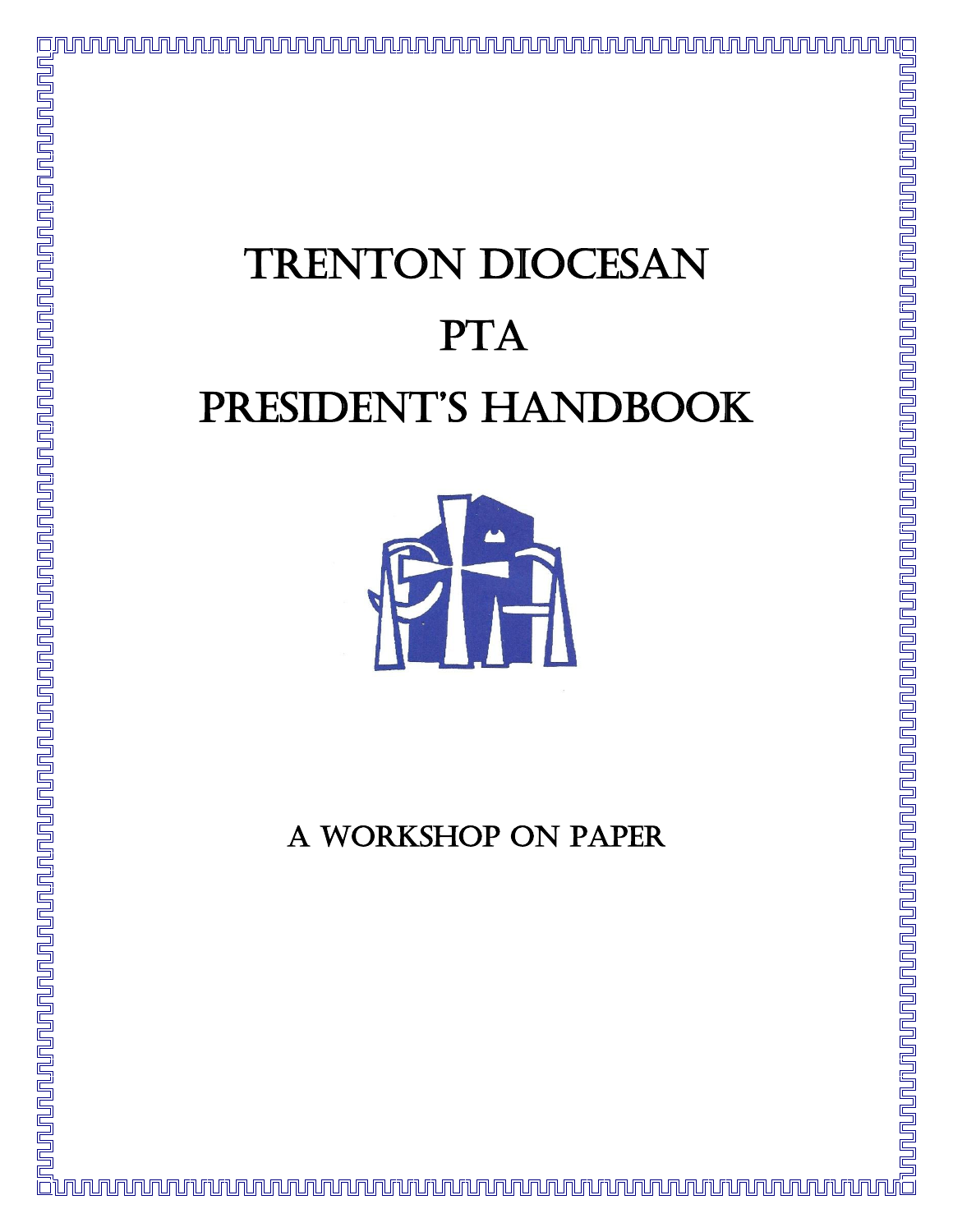## **A HANDY REFERENCE**

- I. Definition of a leader
- II. Desirable qualities
- III. Responsibilities of a President
	- A. Acquiring Knowledge
		- 1. Constitution and By-Laws
		- 2. Structure of a P.T.A.
		- 3. Responsibilities to Regional Level
			- a. Diocesan Questionnaire
			- b. Accountability Form
			- c. Per Capita Tax
			- d. Responsibilities to Unit level P.T.A.
				- i. Roberts Rules
				- ii. Conducting a meeting
					- i. Agenda
					- ii. Staging meeting
					- iii. Chairing meeting
				- iii. Chairmanships
					- i. Vice President
					- ii. Recording Secretary
					- iii. Corresponding Secretary
					- iv. Treasurer
					- v. Legislative
			- e. Communication
			- f. Organization and Administration
			- g. Before Installation
			- h. After Installation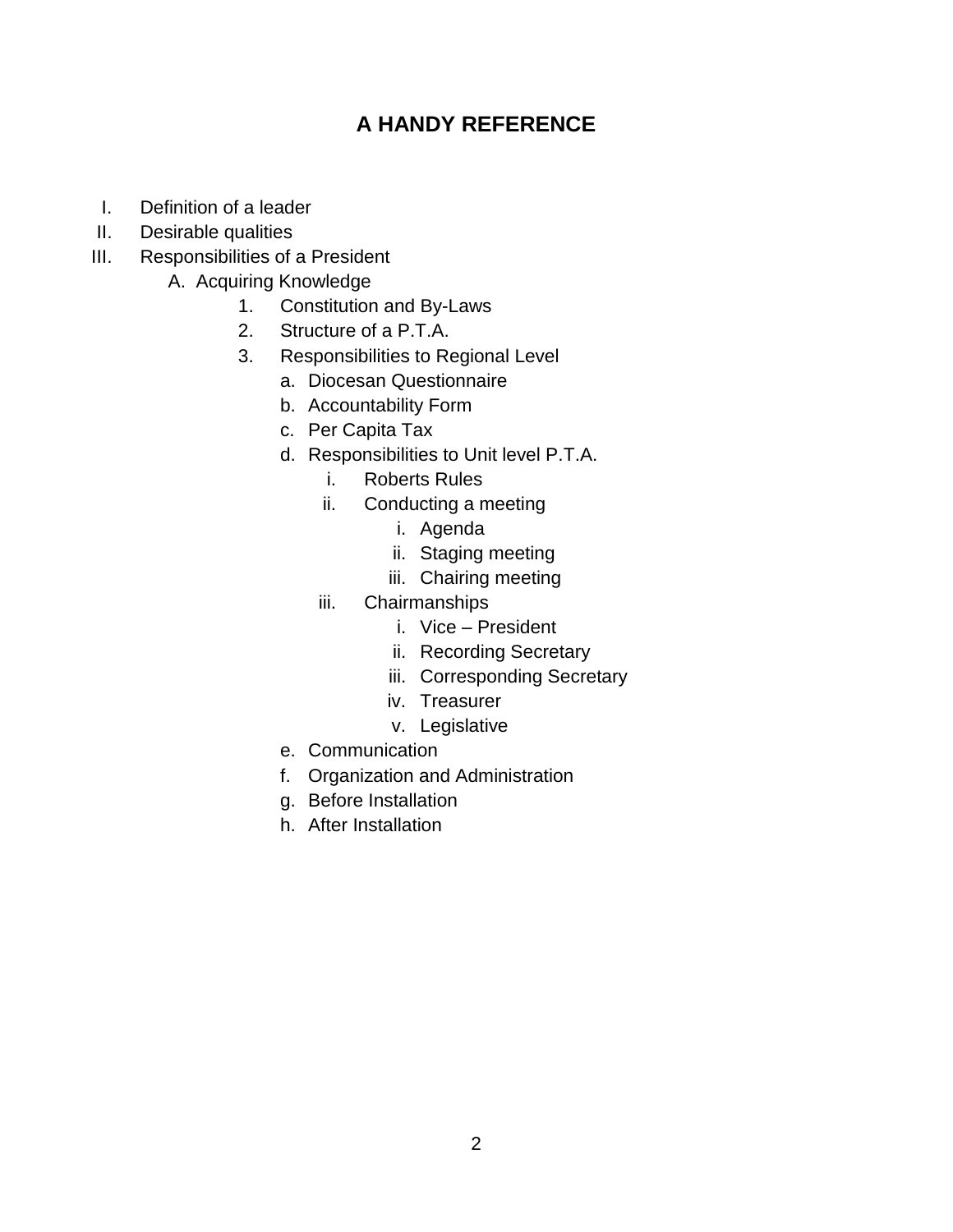The following is a general outline to help you, as President, familiarize yourself with the terminology and procedures of the position of President. The mastery of this knowledge, plus your own common sense, will enable you to achieve the degree of leadership you desire.

### **P.T.A. PRESIDENT – A LEADER OF A DIOCESAN SCHOOL P.T.A. UNIT**

#### **I. Definition of a leader**

The dictionary definition appropriate for a P.T.A. President is; to lead, to show the way. A good leader understands the position, has the ability to carry out the objectives of the position, and is able to attract and sustain enthusiastic coworkers.

### **II. Desirable qualities of a P.T.A. President**

- A. Reasonable good physical health
- B. Positive mental attitude toward self and life in general
- C. Industrious and enthusiastic, includes willingness to work, consistency of effort, originality in attacking problems.
- D. Cheerfulness and sensitivity, the ability to see the humor in situations and to be comfortable around people
- E. Sense and fairness. Common sense, open to all sides of a situation.

### **III. Responsibilities of a President**

- A. Acquisition of knowledge necessary for leadership
	- 1. Thorough understanding of the Constitution and By-Laws
	- 2. Thorough understanding of the Structure of P.T.A.
		- a. Diocesan Advisory Board (Moderator's working board, policy making, meets once every other month during school year.)
		- b. Diocesan Executive Board (President's working board, meets twice a year, spring and fall.)
		- c. Regional Executive Board (Regent's working board, meets twice a year, spring and fall.)
		- d. Unit Executive Board (President's working board, meets once a month during the school year.)
	- 3. Responsibilities to the Regional Level of P.T.A.
		- a. Dates and times of Regional Conferences, President's Meetings.
		- b. The proper representation of your unit at these Conference and meetings.
		- c. A working knowledge of the Chairmanships of the Regional Board, their duties, and what you must do to facilitate the accomplishment of their duties, e.g.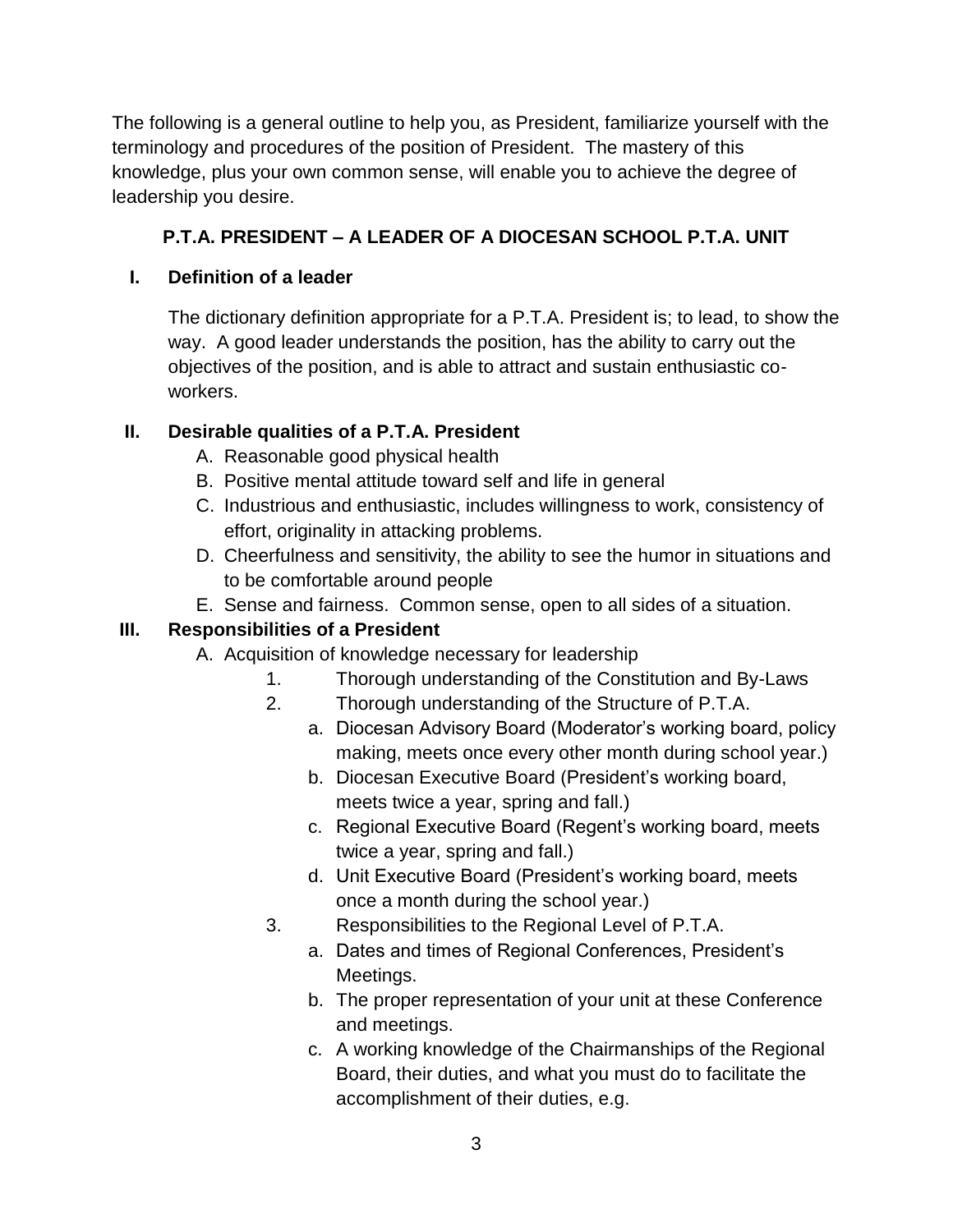- 1. Knowledge of all forms, dates due, and information needed.
	- a. Diocesan Questionnaire: Due to Regent by MAY 15<sup>th</sup> You will receive this form at your Spring Regional Meeting. It must be filled out by you and signed by you and your principal or pastor.
	- b. Accountability Form: For Gold Medal Performance Due by May 15<sup>th</sup>. Also received at the Spring Regional Conference. A copy of this form will be given out in the beginning of the school year to acquaint you with Diocesan Gold Medal Performance requirements. This is designed, not as a competition, but to help us improve our units in the areas that will make them more effective tools for Catholic Education.
- 2. Submission of information at the proper time.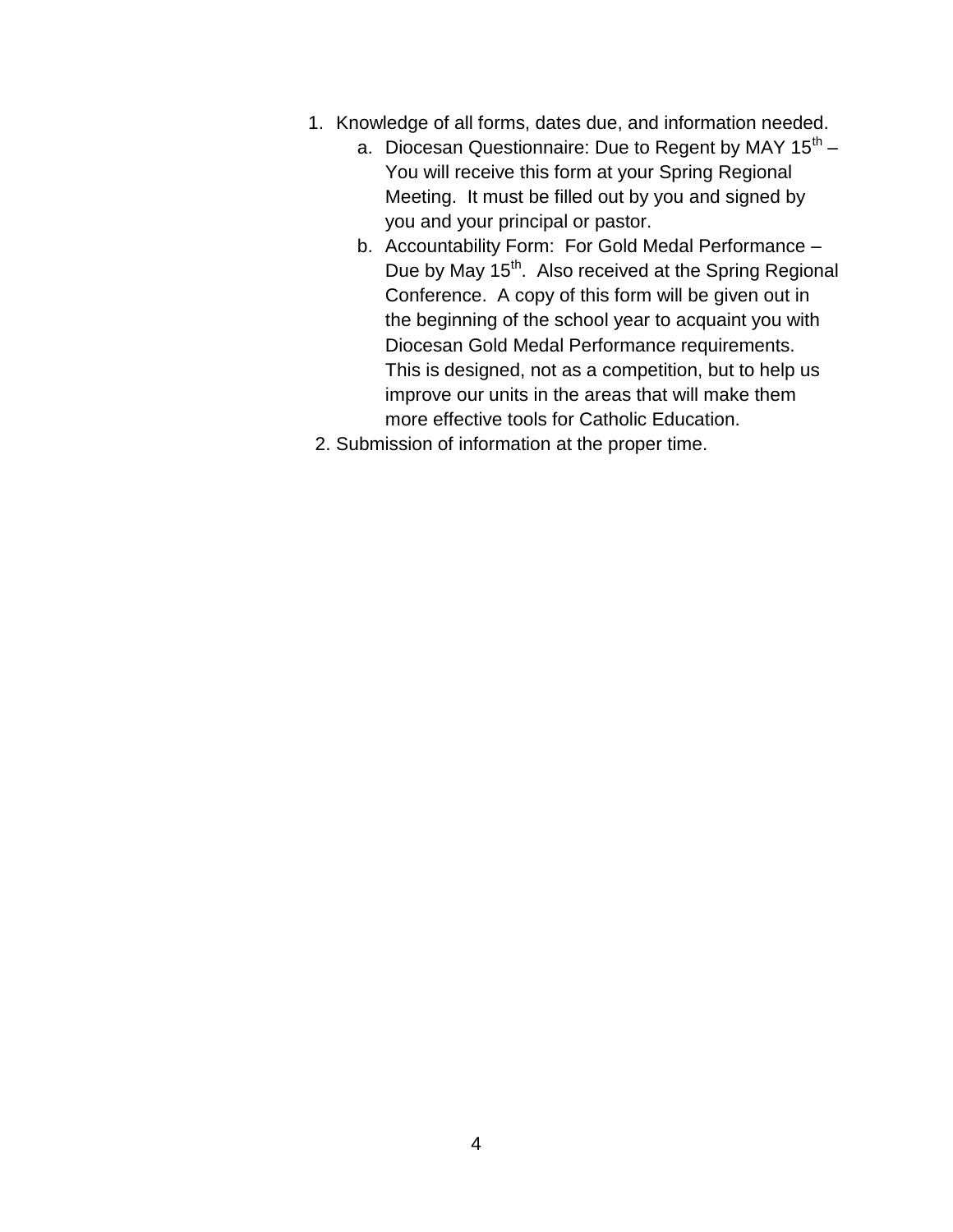

#### **Structure – Trenton Diocesan Parent-Teacher Association**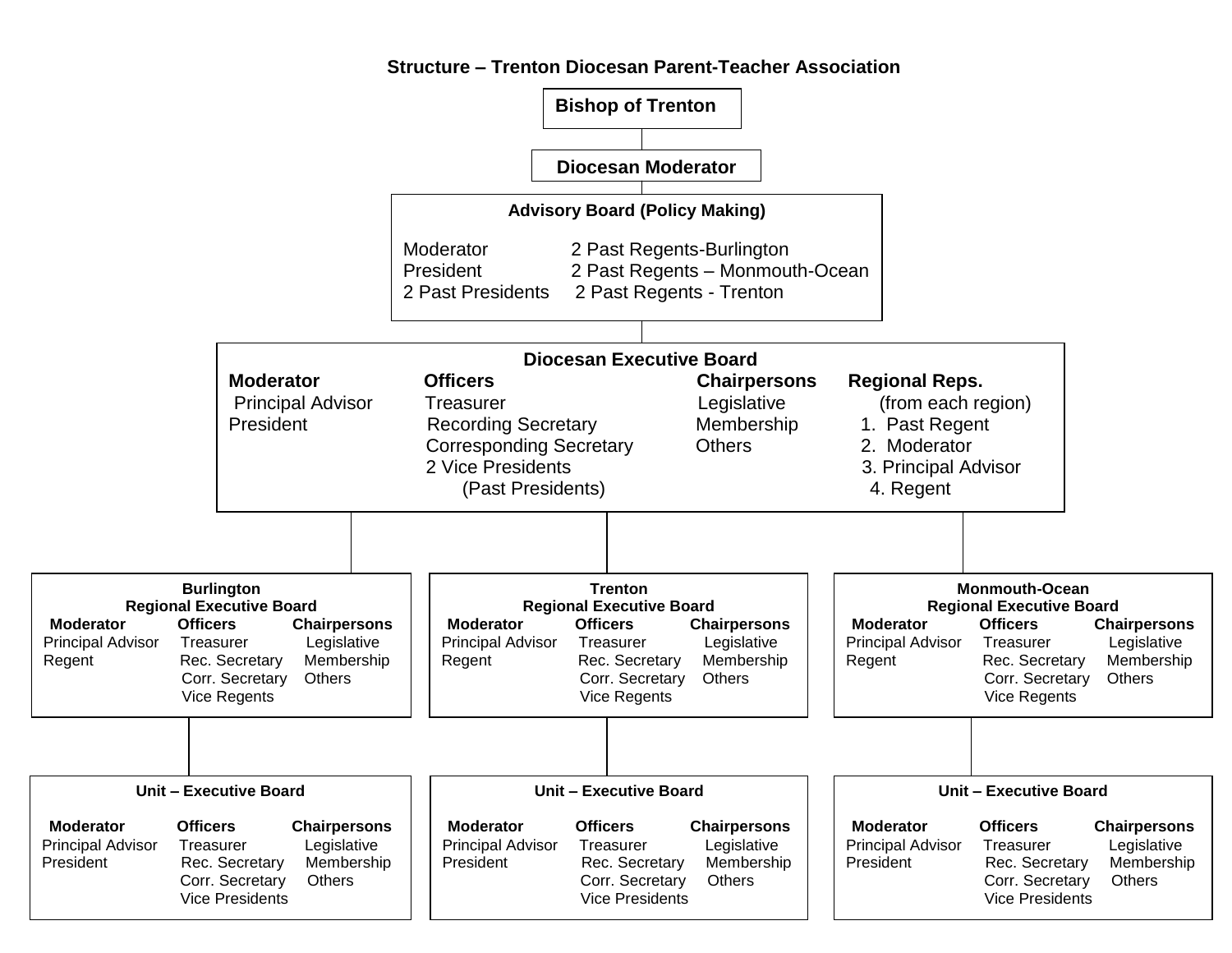- 3. Assimilation of all information given to you and dissemination of same to the proper areas of your unit.
- 4. Payment of Per Capita Tax to Regional Treasury by designated time (Nov. 1)
	- 1. Per Capita Tax: The amount of monies taken from each member's dues, which is then divided between the Regional and Diocesan Treasuries and used for operational expenses. At this printing the per member assessment is fifty cents, twenty-five cents to the Regional Treasury and twenty-five cents to the Diocesan Treasury. These monies are used in a number of different ways. Probably the largest expenditure is communication. The Diocesan P.T.A. covers a large area. To maintain our unity and strength and to help each other grow, requires contact through the written word and through personal contact, either by phone or by attendance at meetings, workshops, and the like. P.T.A. Dues are \$2.00 per member or \$4.00 per family. Fifty cents per member is sent to your REGIONAL TREASURER by November 1<sup>st</sup>. The check should be made out to your Regional P.T.A. A second membership letter should be sent out in December to those families that have not joined. Some schools take their membership dues out of their activity fee at the beginning of the school year. This is left up to the discretion of the pastor.
- 4. Responsibilities to the Diocesan Level of PTA
	- 1. Date and time of Annual Diocesan Conference
	- 2. The proper representation of your unit at Conference
	- 3. Assimilation of all information given to you and dissemination of same to the proper areas of your unit.
- 5. Responsibilities to the unit level of P.T.A.
	- a. A working knowledge of Roberts Rules for conducting meetings.
		- 1. Points helpful to you.
			- a. Corrections to minutes are made without a motion.
			- b. Motion is made to adopt financial report only when it has been formally audited.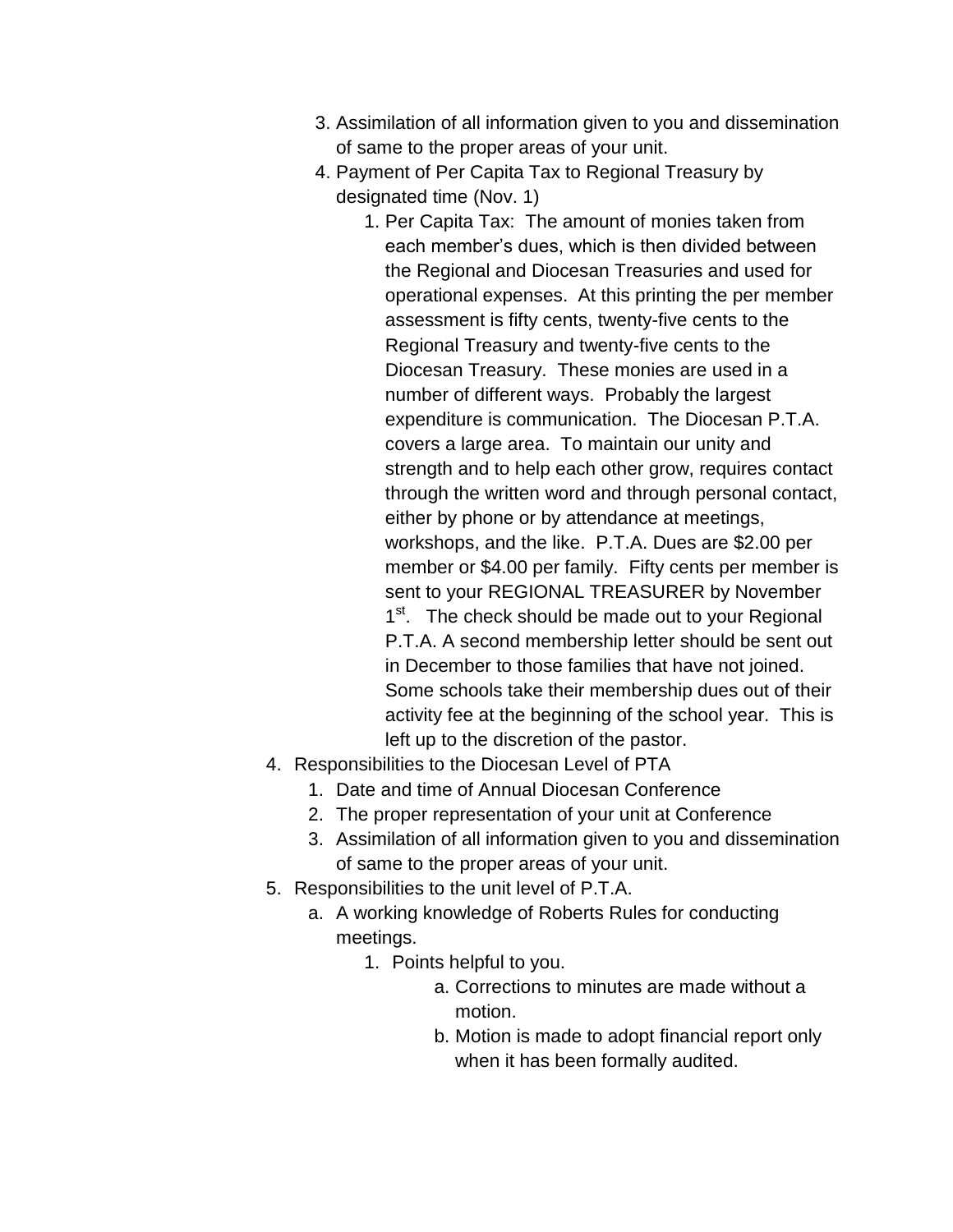- c. If committee report contains a recommendation, reporting member moves that recommendation be adopted. Otherwise report is filed without action.
- d. Handling Motions:
	- 1. Member asks to be recognized by chair. It is recommended they address "Madame or Mr. President."
	- 2. After recognition, member states motion, "I make a motion that  $\blacksquare$ ."
	- 3. Second member then seconds the motion. This member need not stand or be recognized by chair.
	- 4. President then says, "The motion has been made by (name of mover) and seconded that (repeating motion as it was stated.) Is there any discussion?
	- 5. When discussion stops, "if there is no further discussion all those in favor, say Aye, all those opposed, say No.
	- 6. The ayes (or noes) have it. The motion is carried (defeated)
	- 7. A motion may be amended by following the same procedure: After recognition by chair, "I move to amend the motion to \_\_\_\_\_\_\_\_\_\_" I second the motion to amend. It has been proposed to amend the motion to read as follows: Is there any discussion? If not, all in favor of the amendment, etc.
	- 8. If the amendment is approved, the motion is presented again, including the change, for approval.
- b. Knowledge of ways to conduct a good meeting.
	- a. Preparing an agenda: An agenda is an outline of the progress of a meeting and is an important tool for the success of the meeting. The agenda identifies the issues to be dealt with and provides for orderly discussion. By following your agenda you are able to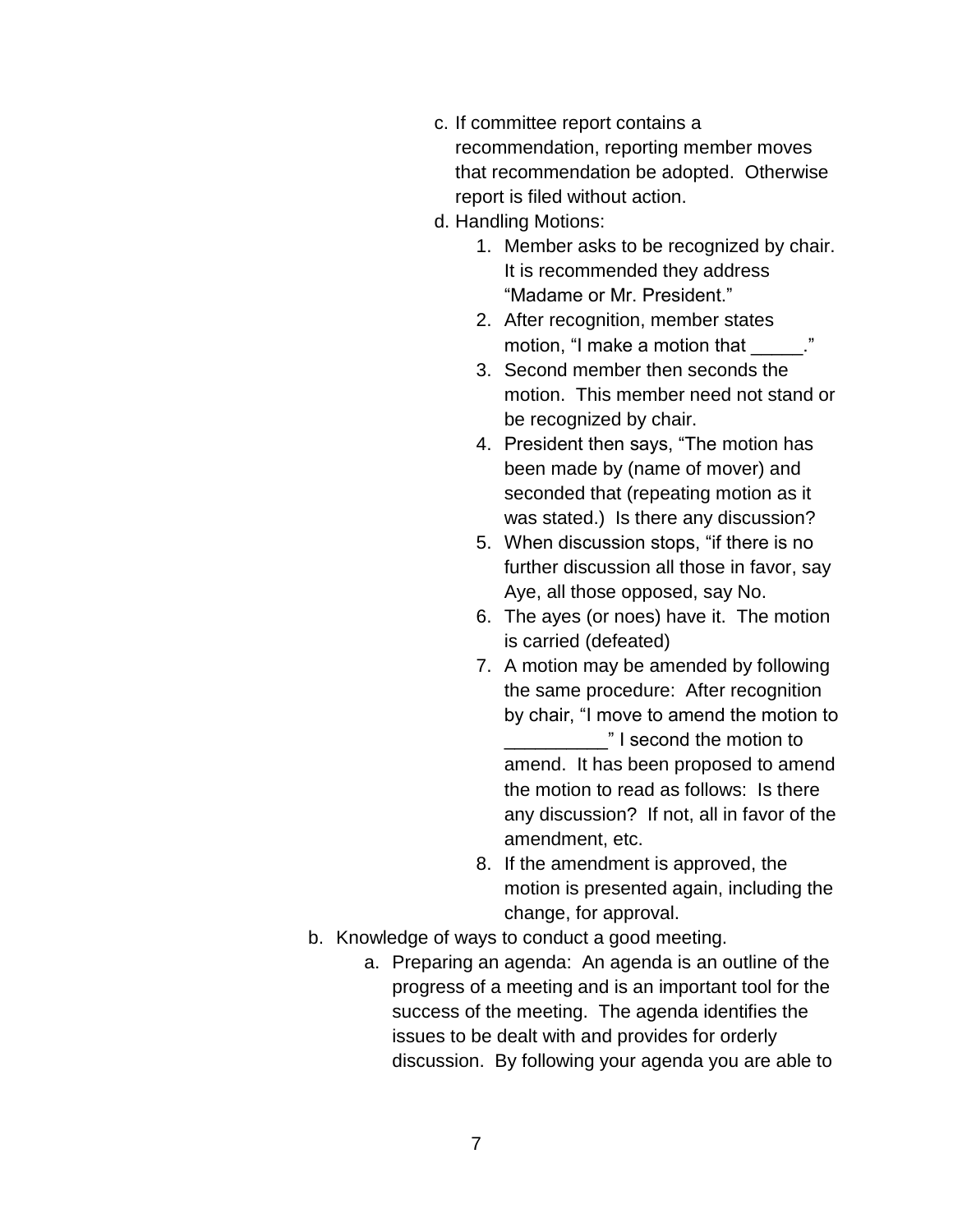keep your meeting on track and within a planned time frame.

Developing the agenda is the joint responsibility of the president and the principal. It is helpful to contact your board members and committee chairmen and to consult your working calendar and past minutes when planning your agenda.

A copy of the agenda is sent to each member of your executive board, giving them sufficient time to prepare for the meeting. The following are skeleton outlines from which agenda can be developed. The second outline is given as food for thought, the time schedule is slightly different, placing major tasks in the first hour of your meeting when everyone is fresh.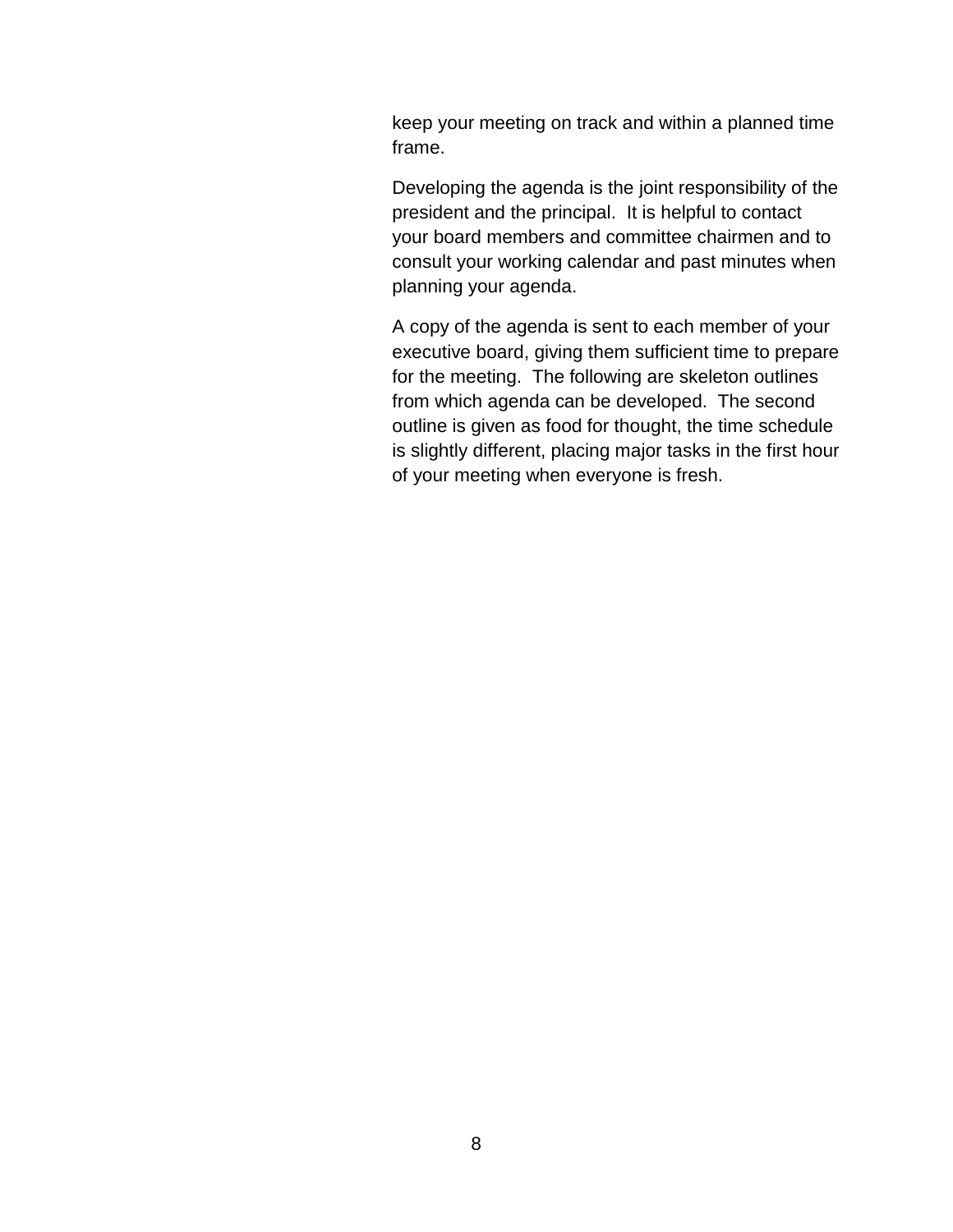Call to order Opening prayer Salute to the Flag Roll Call Reading of minutes Treasurer's Report **Correspondence** Reports: **Pastors** Principal President Standing Committees

Unfinished Business

New Business

Closing Remarks

Prayer

Adjournment

I is a set of the set of the set of the set of the set of the set of the set of the set of the set of the set o

Call to order Opening prayer Salute to the Flag Roll Call Reading of Minutes Treasurer's Report Correspondence Recommended Action Old Business New Business

Information and Proposals Principal's Report Committee Reports Pastor's Report Questions from the Board

Future Business

Meeting Date Preview of Agenda Topics Adjournment

- 2. Staging the meeting: Location, hospitality, advance preparation are all conducive to a well run meeting. It is important to set up early, giving yourself time to have the room arranged, coffee perking, and your thoughts collected before the arrival of others. All members should be able to see each other, an oval arrangement of table and chairs being the most effective. A horseshoe arrangement is more desirable than a rectangle, if an oval can't be managed.
- 3. Chairing the meeting Points to remember:
	- a. Call the meeting to order on time.
	- b. Keep to business at hand by following agenda
	- c. Handle discussion by tactfully directing its flow, giving every member who wants to speak a chance to be heard.
	- d. Keep to a reasonable time schedule.
	- e. Use Gavel: To Call meeting to order To maintain order – To declare adjournment

Using form I of the sample agendas:

a. Call to Order (the meeting will come to order.) always begin on time.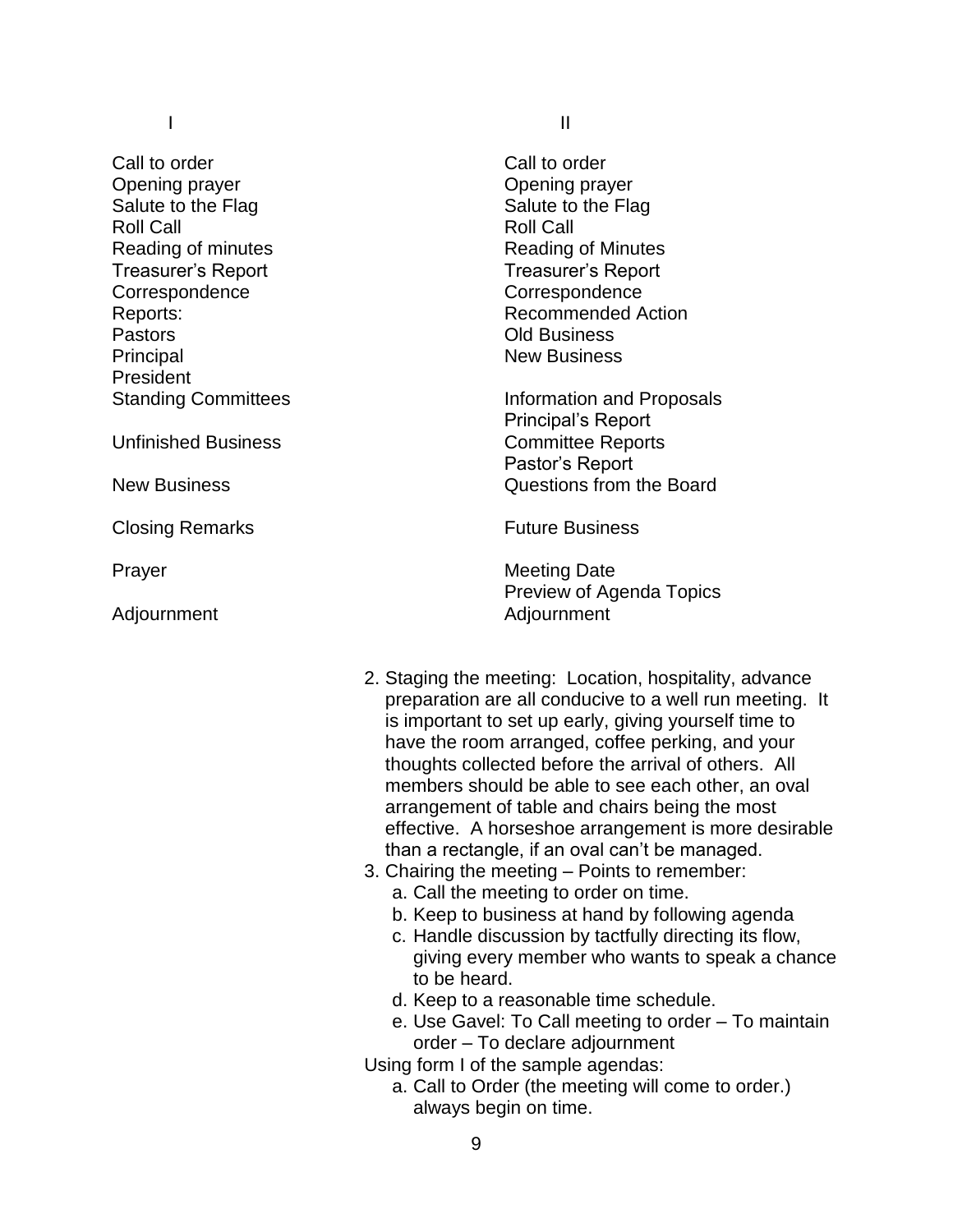- b. Opening Prayer (Father or Sister, will you please open the meeting with a prayer?)
- c. Salute to the Flag
- d. Roll Call of Board Members
- e. Reading of Minutes (the secretary will read the minutes of the last meeting. Are there any corrections, the minutes stand approved as read, or as corrected, if there are corrections)
- f. Treasurer's report, etc.
- g. After business is completed, (if there is no further business the meeting will be adjourned.) The meeting will need to be adjourned by motion only if business has not been completed.
- c. A working knowledge of the Chairmanships of your Executive Board, their duties, and what you must do to facilitate the accomplishment of their duties. A good president will use the people on his or her board as an extension of himself. Learn to delegate authority. A "one man show" is not always effective, stifling initiative and creating boredom. If you do not use your board effectively, their interest dies and their active contribution is lost, to the detriment of your unit. Always maintain contact with your board members, keeping them well informed and up to date on matters affecting your unit. The following is a list of duties for the basic members of your board.
	- 1. Vice Presidents: Each unit usually has traditional duties assigned to its vice presidents. If not, think of areas where they can help you with the special functions of your unit. Keep them well informed of what you are doing, bearing in mind that they may have to act as president in your absence.
	- 2. Recording Secretary: The recording secretary keeps the minutes of the regular and executive board meetings of the unit. She/he also keeps an up to date roll of members of the board, a copy of the constitution and by-laws, including amendments, and a record of all committees. The recommended procedure for handling minutes is to take notes at the meeting, to include:
		- a. Kind of meeting
		- b. Time and place of meeting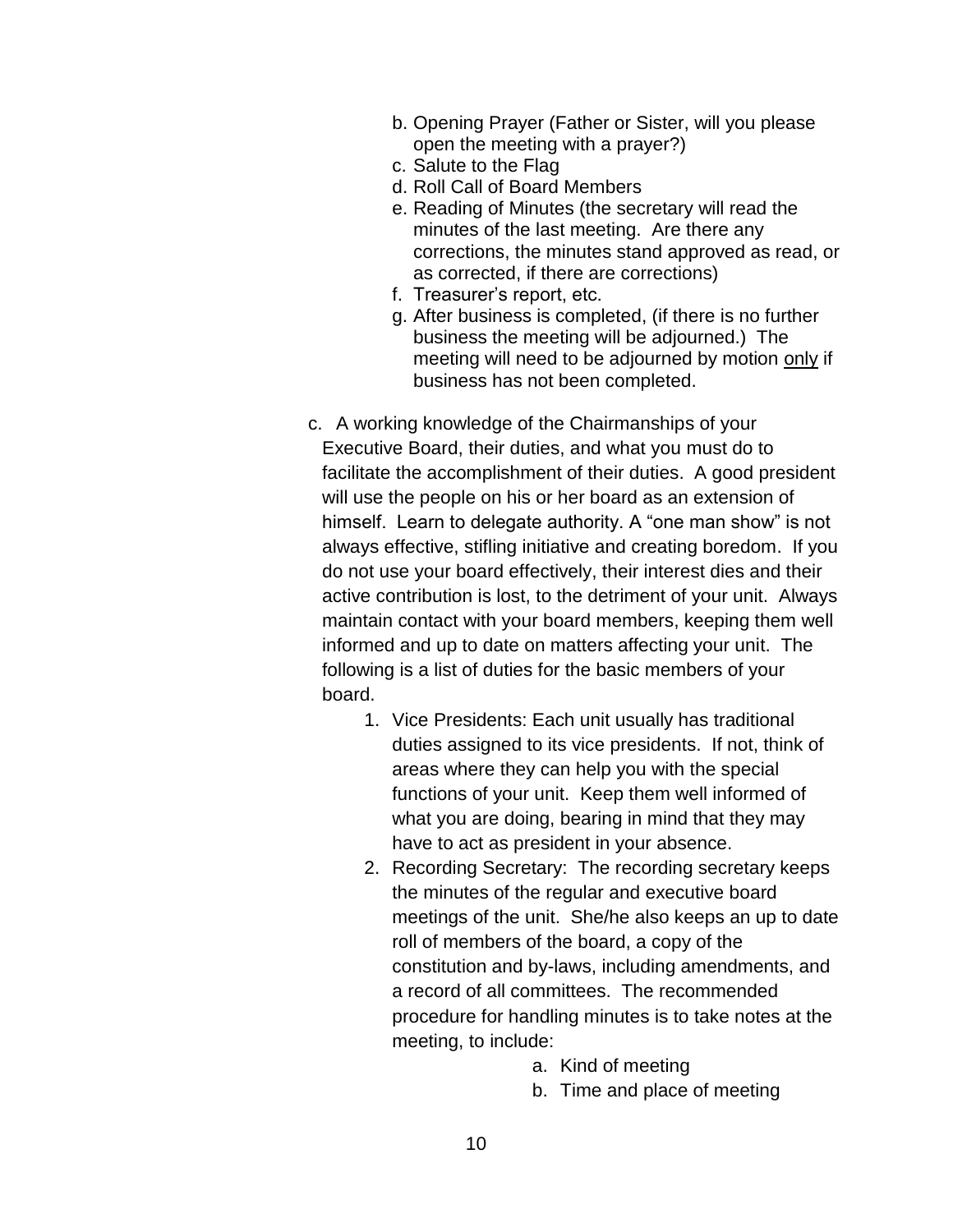- c. Name of presiding officer
- d. Members of board present
- e. Members of board excused
- f. Members of board absent
- g. Approval of previous minutes (with or without corrections)
- h. Record of actual business of meeting (do not record conversations, discussions, you may say, "after discussion, it was decided to\_\_\_\_")
- i. State motions in full, including name of maker of motion, statement of motion, and action of motion.
- j. Don't include motions that were withdrawn
- k. Record all counted votes
- l. Time of adjournment
- m. Signature and title of secretary

As soon as possible after the meeting, a rough copy of the minutes should be made from these notes, while the meeting is fresh in memory. When making the final copy, the secretary should organize his/her notes into clear, concise statements. Each motion should be recorded in a separate paragraph. The minutes should be type written or legibly written with a wide margin for corrections. When this final copy is read for approval, any corrections are made by bracketing incorrect parts and writing corrections in this wide margin. They are then kept in a permanent file. A copy should be sent as soon as possible to the corresponding secretary and to the president.

3. Corresponding Secretary: Shall conduct all correspondence of the unit and read all correspondence received by unit at meetings. It is extremely helpful to members of a board to have a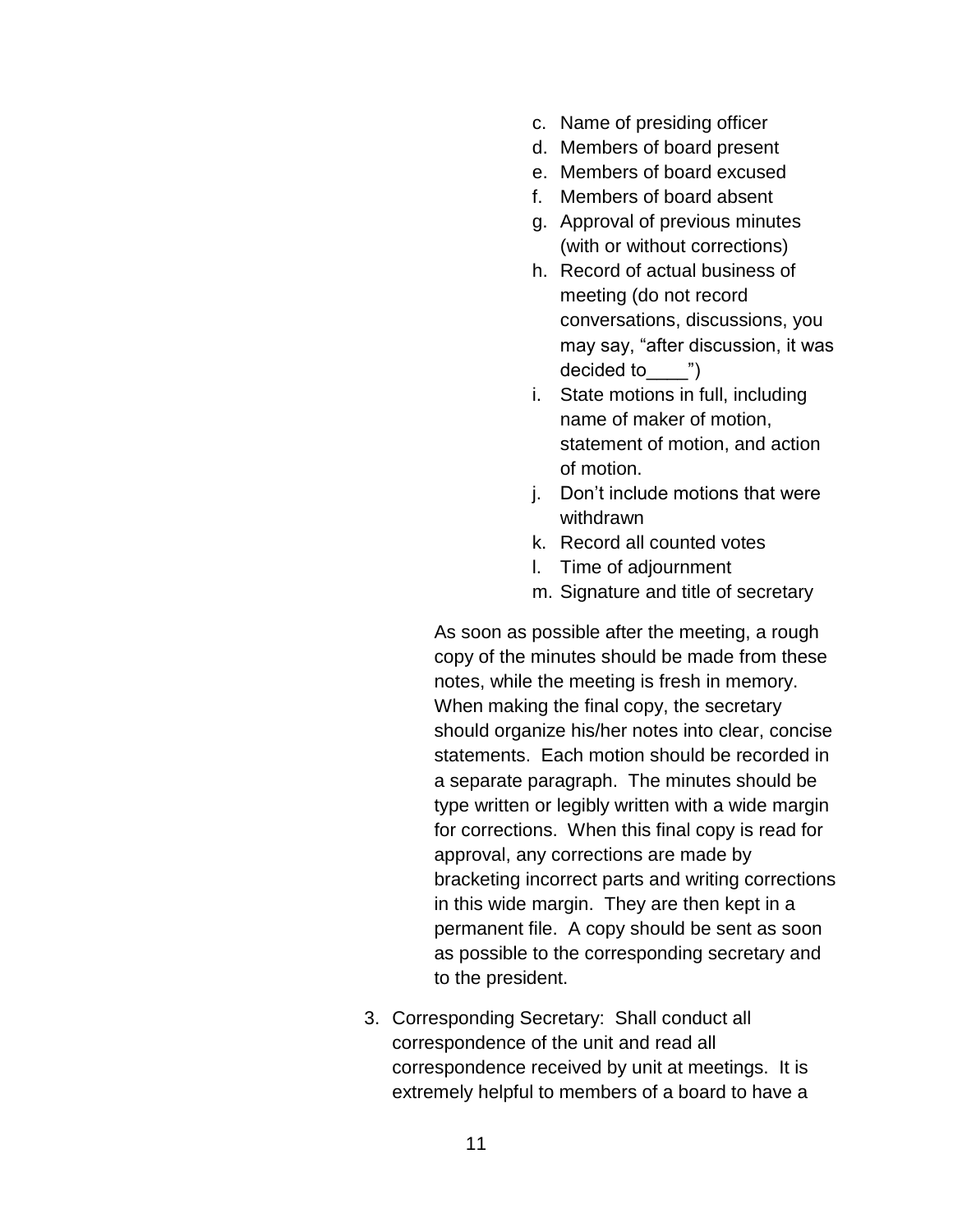copy of the minutes and an agenda prior to the meeting date, as preparation for the business at hand. The corresponding secretary should, therefore, receive a copy of the agenda and the minutes well before the meeting date so copies can be made and sent to each member of the board, along with a reminder of the date, time, and place of the meeting.

- 4. Treasurer:
	- a. Shall keep records of all funds of the association dispersing them only as Directed by the President.
	- b. Sign all the checks of the association together with the President.
	- c. Maintain Financial Books.
	- d. Deposit all monies received at a bank approved by executive board.
	- e. Reads financial statement at all meetings:
		- 1. Balance on hand as of last meeting.
		- 2. Receipts
		- 3. Disbursements
		- 4. Balance on hand at current reading

If the funds are handled by Pastor:

- 1. Change: (b) to read "sign all Requisitions, etc."
- 2. Change: (d) to read "deposit monies with the pastor"
- 5. Legislative Chairperson: Shall make sure that all material sent to the Chairperson from the Alliance of Catholic Schools Families is understood, and is duplicated and distributed to the membership. The chairperson should know the names of government representatives, both state and national, and should be prepared to assist in all letter – writing campaigns. Time, as well as materials, should be provided during a regular P.T.A. meeting.
- 6. Other chairpersons your board may have.
- d. A working knowledge of all special functions of your unit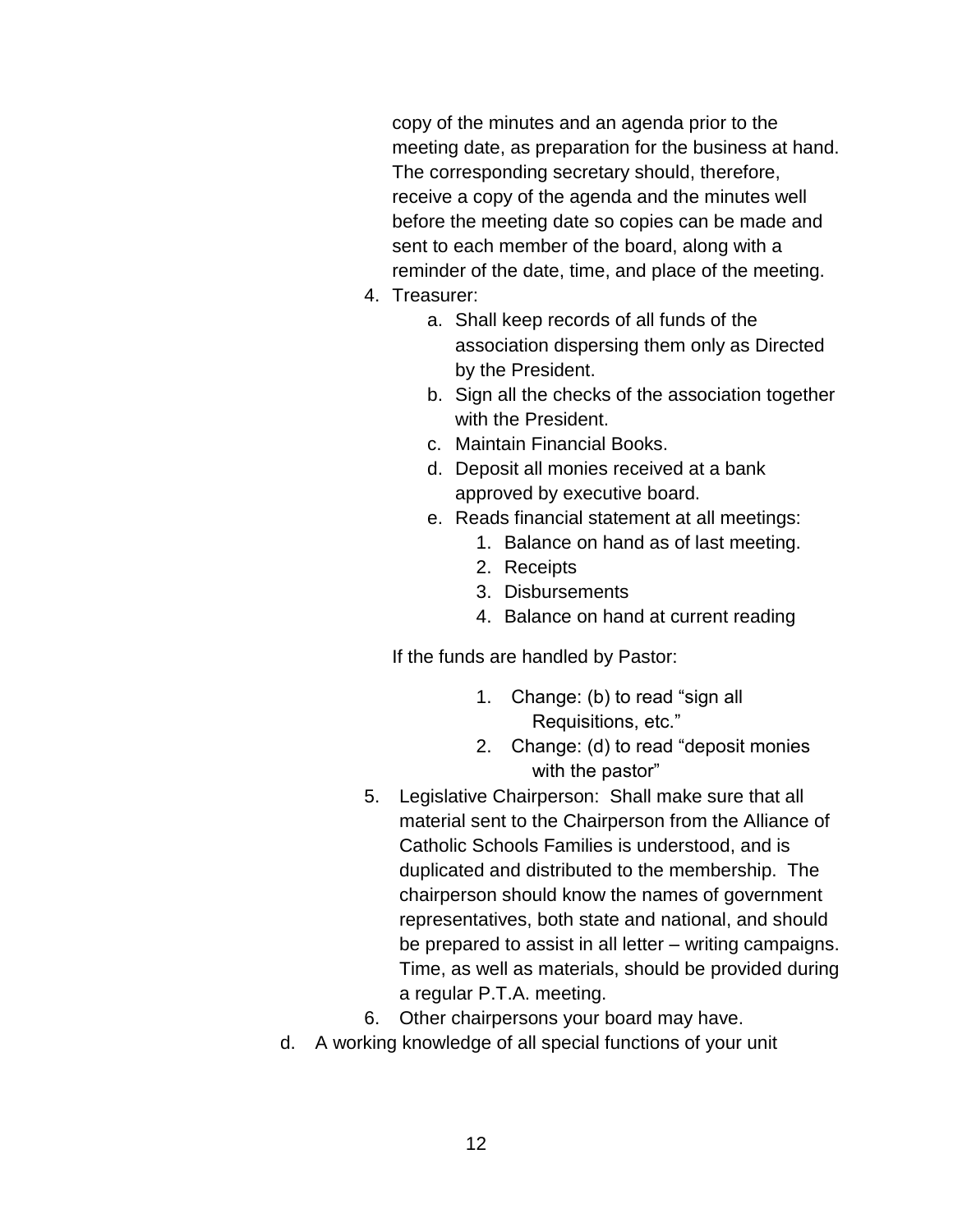- B. Communication
	- 1. Serve as a direct line of input and feedback between:
		- a. Unit and principal
		- b. Unit and pastor
		- c. Unit and other units
		- d. Unit and Regent
		- 2. Maintain contact with all committees and board members.
		- 3. Establish a good time that you can be reached by members.
		- 4. Qualities of a good communicator.
			- a. Learn to listen when others are communicating with you. Give them individual attention. This indicates response on your part, establishes rapport. Be sensitive to the feelings of others, never demolishing another's self respect.
			- b. Be knowledgeable in your subject matter.
			- c. Train yourself to recognize potential areas of discord or distress.
			- d. Maintain a positive manner of communication. Nip idle gossip and speculation immediately before it becomes an inflated controversy. The health of your unit depends on your ability to communicate in a positive manner.
			- e. Criticism, how to handle. Evaluate: HEALTHY CRITICISM, offered in a positive manner, can be used for growth and action. NEGATIVE CRITICISM can only nibble away at strength, is divisive. Control it at the start in a diplomatic way.
- C. Organization and Administration
	- 1. Prepare a calendar or time line for your school year. This should be an explanation of what has to be done each month, with any specific dates kept in mind. Refer to this at all times, maintaining your schedule throughout the year. This helps you to advise others, board members and committee chairpersons, when guidance is needed.
	- 2. Prepare a working notebook or binder with sections for:
		- a. Monthly agendas
		- b. Minutes of meetings
		- c. Sections for each committee, e.g. newsletter material, legislative, etc.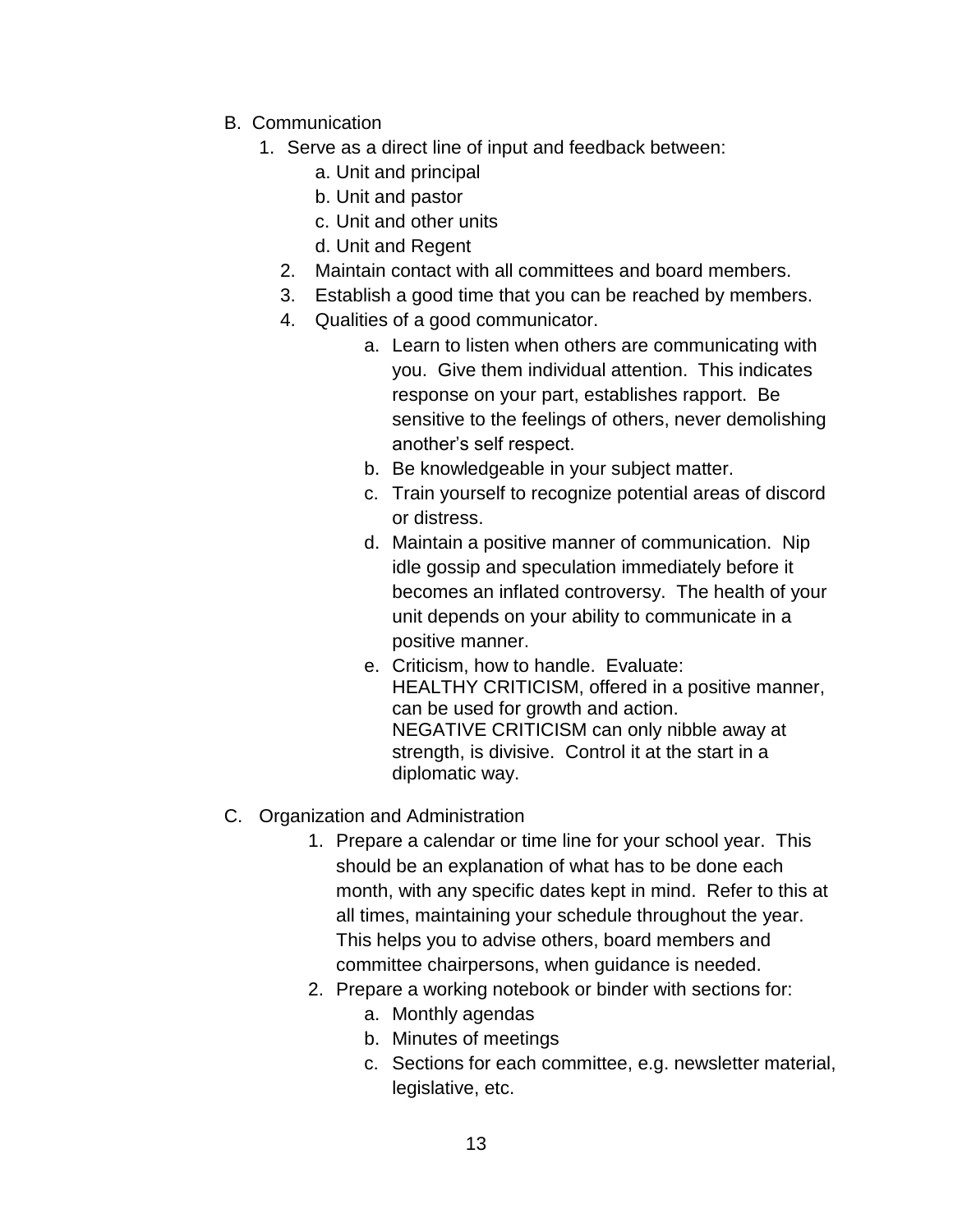- d. Helpful to have clip in front for items that demand immediate attention.
- 3. Prepare a separate file for each special function of your unit. It should include:
	- a. Calendar or time line when each job has to be started and completed.
	- b. Final reports from each member of the committee.
- 4. Maintain contact with each member of your board and chairpersons of your committee
- 5. Choosing chairpersons for your Executive Board and for the special functions of your unit.
	- a. Know the qualities needed for the position
	- b. Form search committee for positions
	- c. Filling the positions. Give:
		- 1. Honest job description includes attendance at meetings, and time involved.
		- 2. List of your goals and expectations of position.
- 6. Training those around you for leadership, includes being able to spot potential leadership. You should be concerned with the future of your unit. Begin training your replacements right from the beginning.
- D. Before Installation
	- 1. Familiarize yourself with Constitution and By-Laws
	- 2. Meetings to schedule:
		- a. You and outgoing president, she/he should acquaint you with all aspects of your position. Work with her files.
		- b. You and Pastor, to discuss his perception of unit, his suggestions and goals for the unit.
		- c. You and Principal, to discuss problem areas, if any, suggestions, goals.
	- 3. Begin choosing your committee heads. Refer to #5 under organization.
- E. After Installation
	- 1. Meet with Principal, Executive Board to decide on the coming year's objectives, special events, meeting dates, etc. Decide on goals for the year. Prepare a formulative calendar at this time.
	- 2. Obtain the rest of the chairpersons for your P.T.A. functions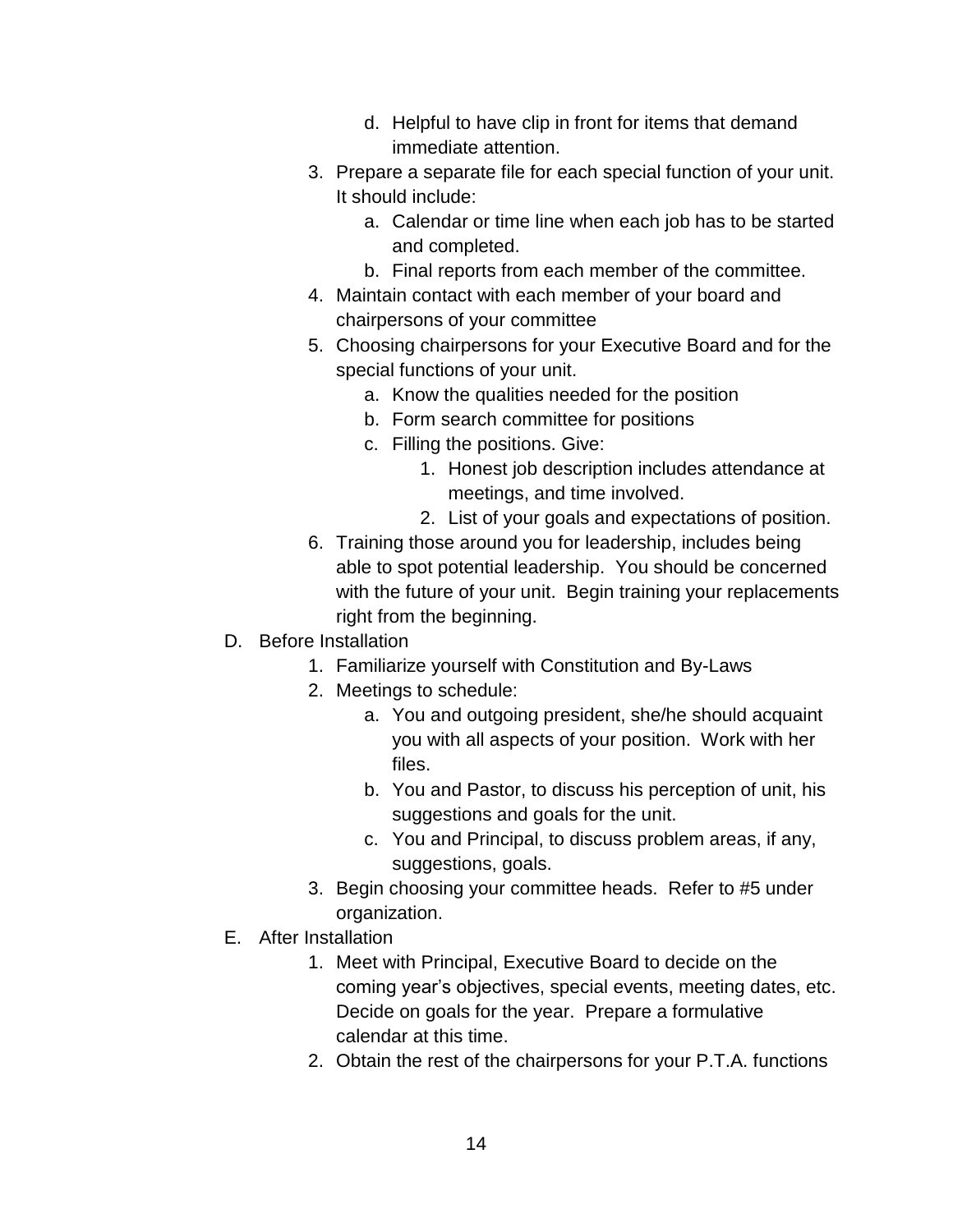3. Prepare a working calendar. This should include the date for the beginning of each project, dates when reports are due, meetings you are responsible for, when to begin preparing for same, etc.